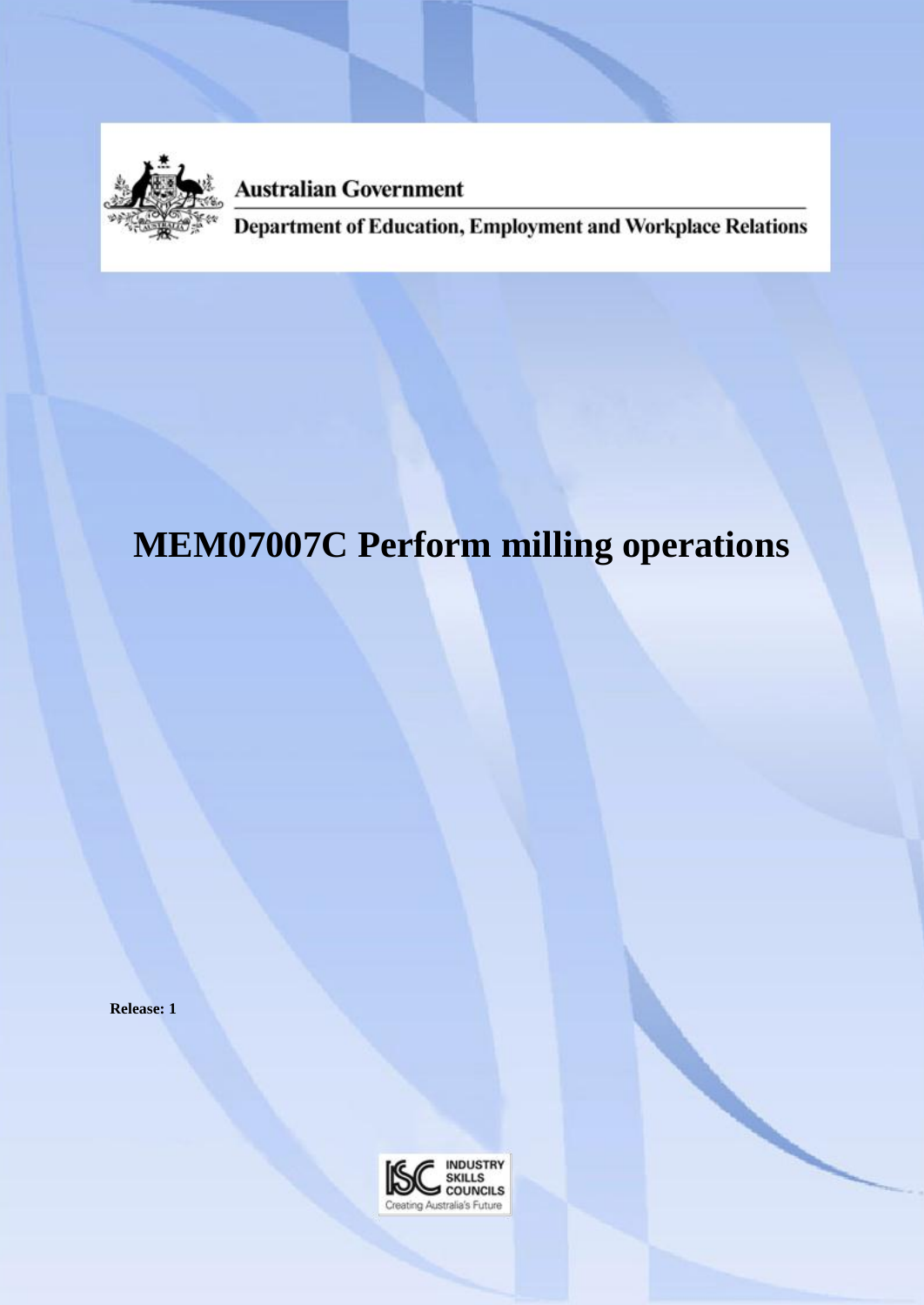### **MEM07007C Perform milling operations**

# **Modification History**

Not Applicable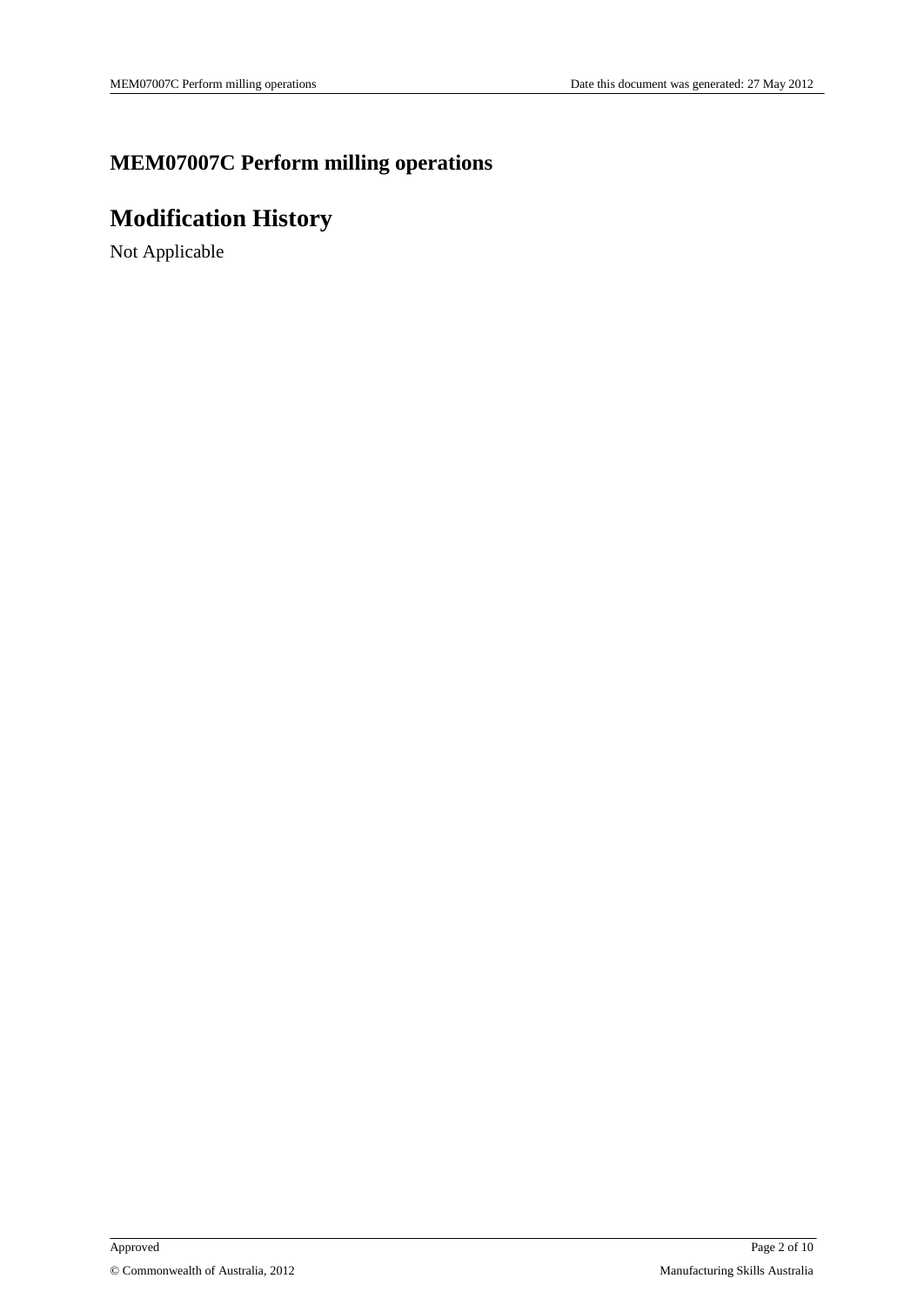### **Unit Descriptor**

| Unit descriptor | This unit of competency covers performing machining                                                                                             |  |
|-----------------|-------------------------------------------------------------------------------------------------------------------------------------------------|--|
|                 | operations on a range of milling machines to produce<br>components to required tolerances and specifications using<br>all types of accessories. |  |

### **Application of the Unit**

| <b>Application of the unit</b> | This unit of competency applies to a range of milling<br>machines including vertical, horizontal and universal<br>types, a range of precision measuring equipment and<br>cutting tools.                                                                                                                                                                          |
|--------------------------------|------------------------------------------------------------------------------------------------------------------------------------------------------------------------------------------------------------------------------------------------------------------------------------------------------------------------------------------------------------------|
|                                | Work is performed to established processes, practices and<br>to drawings, sketches, specifications and instructions as<br>appropriate. Cutting tools are selected using International<br>Standard Organisation (ISO) standards or according to<br>standard operating procedure as appropriate.                                                                   |
|                                | This unit has been developed for Engineering<br>Tradesperson - Mechanical apprenticeship training and the<br>recognition of trade level skills in milling operations.<br>Skills covered by this unit are generally applied in<br>occupational and work situations associated with trade<br>level fitting and machining work.                                     |
|                                | This unit has application in the MEM30205 Certificate III<br>in Engineering - Mechanical qualification and other<br>qualifications requiring a trade level of mill machine<br>operation skills. Milling operations and the processes and<br>associated level of skill covered by this unit are often<br>described in industry by the term '1st Class Machining'. |
|                                | <b>Band: A</b>                                                                                                                                                                                                                                                                                                                                                   |
|                                | Unit Weight: 4                                                                                                                                                                                                                                                                                                                                                   |

# **Licensing/Regulatory Information**

Not Applicable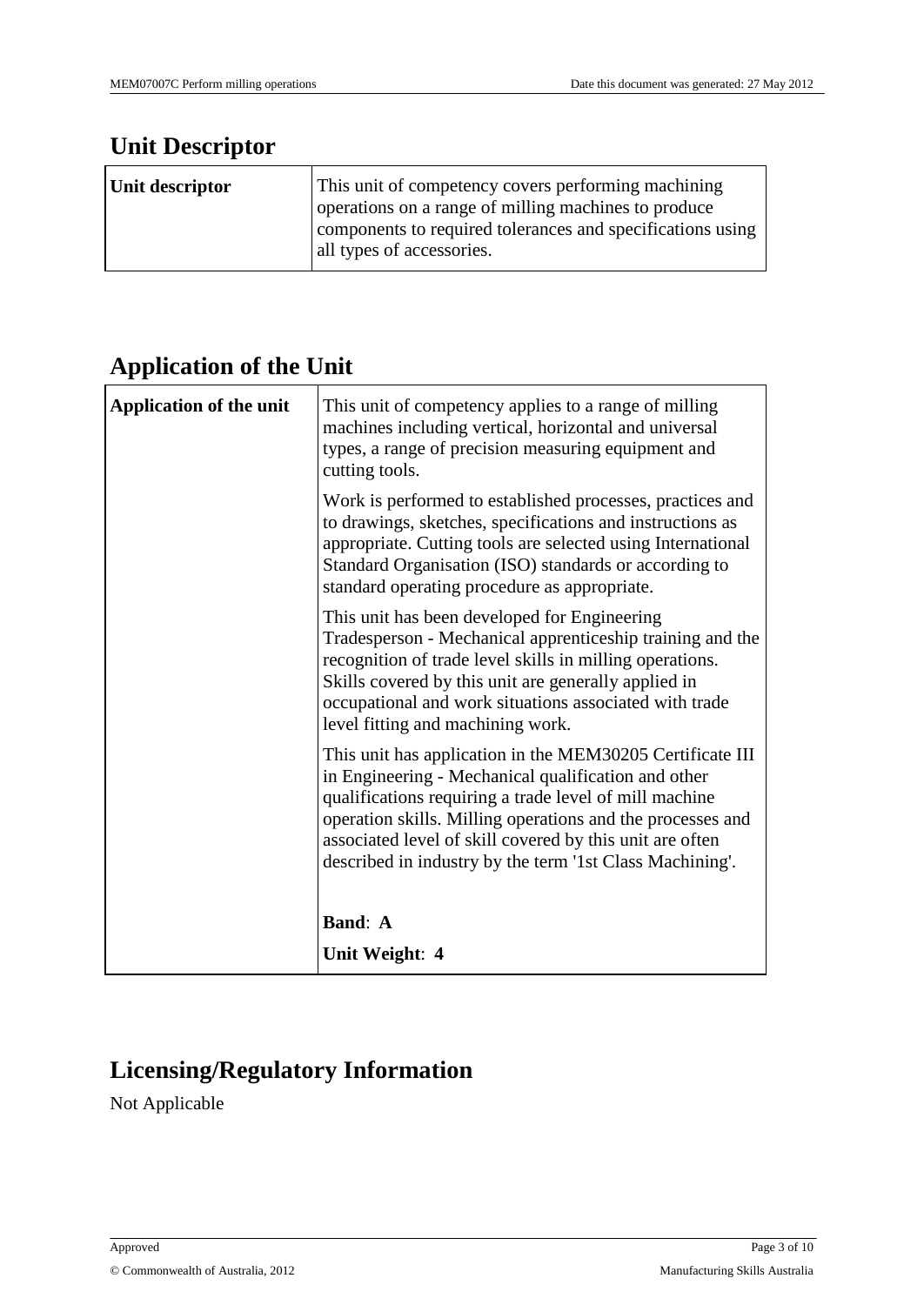### **Pre-Requisites**

| <b>Prerequisite units</b> |                  |                                  |
|---------------------------|------------------|----------------------------------|
| Path 1                    | <b>MEM07005C</b> | Perform general machining        |
|                           | <b>MEM09002B</b> | Interpret technical drawing      |
|                           | <b>MEM12023A</b> | Perform engineering measurements |
|                           | <b>MEM18001C</b> | Use hand tools                   |

### **Employability Skills Information**

| <b>Employability skills</b> | This unit contains employability skills. |
|-----------------------------|------------------------------------------|
|-----------------------------|------------------------------------------|

### **Elements and Performance Criteria Pre-Content**

| Elements describe the<br>essential outcomes of a<br>unit of competency. | Performance criteria describe the performance needed to<br>demonstrate achievement of the element. Where bold<br>italicised text is used, further information is detailed in the<br>required skills and knowledge section and the range<br>statement. Assessment of performance is to be consistent<br>with the evidence guide. |
|-------------------------------------------------------------------------|---------------------------------------------------------------------------------------------------------------------------------------------------------------------------------------------------------------------------------------------------------------------------------------------------------------------------------|
|-------------------------------------------------------------------------|---------------------------------------------------------------------------------------------------------------------------------------------------------------------------------------------------------------------------------------------------------------------------------------------------------------------------------|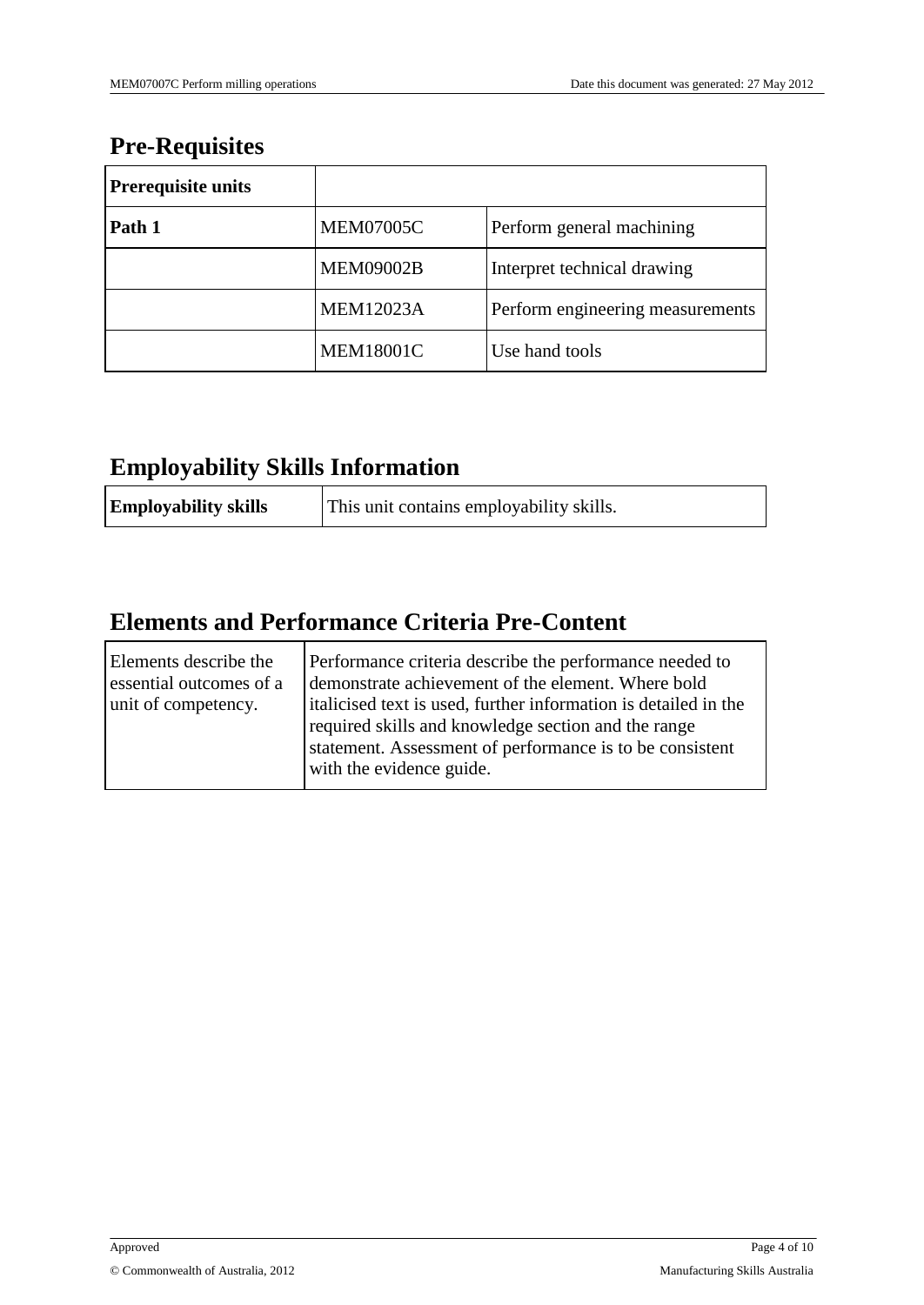| <b>ELEMENT</b>                                                | PERFORMANCE CRITERIA                                                                                                                                                    |
|---------------------------------------------------------------|-------------------------------------------------------------------------------------------------------------------------------------------------------------------------|
| 1. Observe safety<br>precautions                              | 1.1. Correct safety procedures are observed and<br>protective clothing and safety glasses worn                                                                          |
| 2. Determine job<br>requirements                              | 2.1. Drawings are interpreted, sequence of operation is<br>determined and tooling is selected to produce<br>component to specification                                  |
|                                                               | 2.2. Cutting parameters are determined                                                                                                                                  |
| 3. Perform milling<br>operations                              | 3.1. Milling operations are carried out to produce<br>components to specification                                                                                       |
|                                                               | 3.2. Operations are undertaken using conventional and/or<br>climb milling techniques and a variety of cutters<br>including slab, gang, end, shell, slot, form, slitting |
|                                                               | 3.3. The full range of standard accessories is used<br>including dividing heads and rotary tables as<br>required                                                        |
| 4. Check components<br>for conformance with<br>specifications | 4.1. Components are checked for conformance to<br>specification using appropriate techniques, tools,<br>instruments and equipment                                       |

# **Elements and Performance Criteria**

### **Required Skills and Knowledge**

#### **REQUIRED SKILLS AND KNOWLEDGE**

This section describes the skills and knowledge required for this unit.

#### **Required skills**

Required skills include:

- setting up jobs using appropriate equipment
- calculating and setting cutting feeds and speeds appropriate to the job
- interpreting drawings and job instructions/specifications
- milling components to specification
- visually and dimensionally checking components for conformance to specification

#### **Required knowledge**

Required knowledge includes:

- safety hazards associated with milling machines
- sequence of operations to achieve the job requirements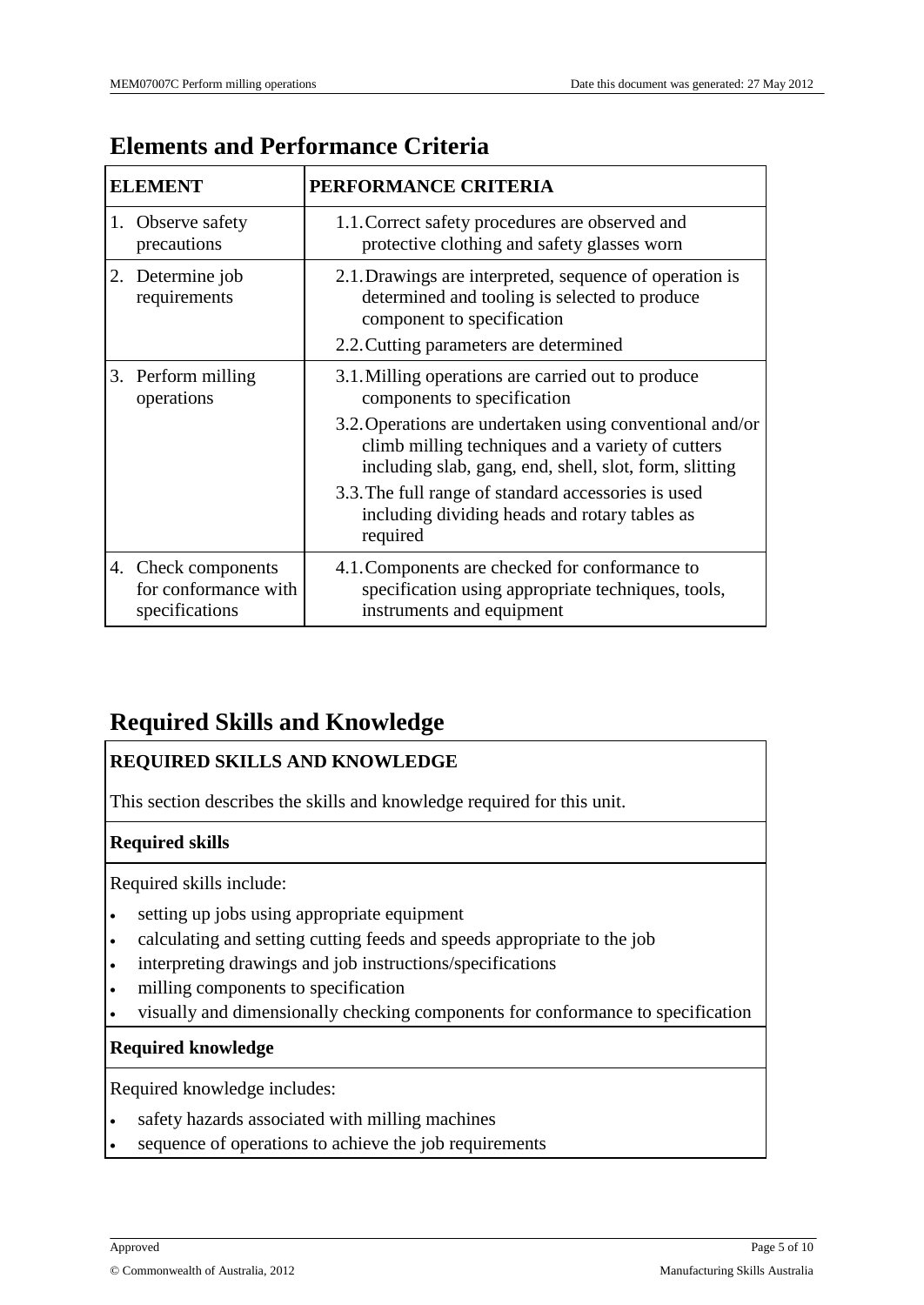#### **REQUIRED SKILLS AND KNOWLEDGE**

- cutter types and tooling geometry
- consequences of varying speeds and feeds from the optimum rates calculated
- effects of different materials on cutting speeds and feeds
- conventional and climb milling techniques and their applications
- the application of each of the following: slab, gang, shell, slot, form and slitting
- applications requiring the use of dividing heads and rotary tables when milling components
- the procedures for using dividing heads and rotary tables on milling machines
- appropriate techniques, tools and equipment to measure milled components
- use and application of personal protective equipment
- safe work practices and procedures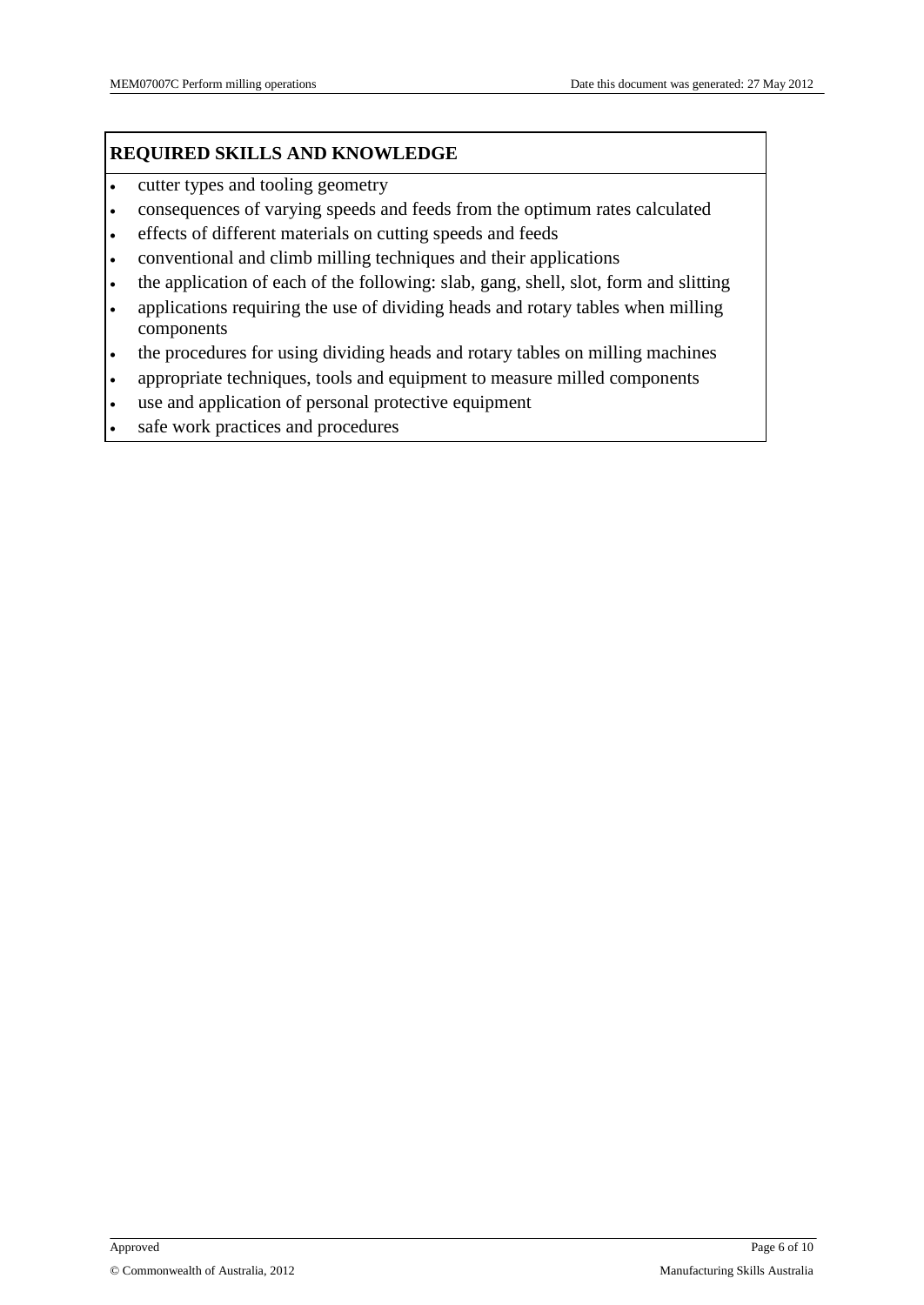# **Evidence Guide**

#### **EVIDENCE GUIDE**

The evidence guide provides advice on assessment and must be read in conjunction with the performance criteria, required skills and knowledge, range statement and the Assessment Guidelines for the Training Package.

| <b>Overview of assessment</b>                                                                             | A person who demonstrates competency in this unit must<br>be able to perform a variety of milling operations to<br>specifications. Competency in this unit cannot be<br>claimed until all prerequisites have been satisfied                                                                                                                                                                                                                                                                                                                                                               |
|-----------------------------------------------------------------------------------------------------------|-------------------------------------------------------------------------------------------------------------------------------------------------------------------------------------------------------------------------------------------------------------------------------------------------------------------------------------------------------------------------------------------------------------------------------------------------------------------------------------------------------------------------------------------------------------------------------------------|
| <b>Critical aspects for assessment and</b><br>evidence required to demonstrate<br>competency in this unit | Assessors must be satisfied that the candidate can<br>competently and consistently apply the skills covered in<br>this unit of competency in new and different situations<br>and contexts. Critical aspects of assessment and evidence<br>include:<br>determining requirements for milling job including<br>$\bullet$<br>quantity, material, measurements and tolerances<br>correct job planning including identifying required<br>$\bullet$<br>measuring instruments and equipment, tooling,<br>accessories and sequence of operations<br>correct fixing of job and tooling<br>$\bullet$ |
|                                                                                                           | calculation and setting of required speed and feed<br>$\bullet$<br>correct monitoring of milling operation<br>$\bullet$<br>milling undertaken to trade standard in terms of time<br>$\bullet$<br>and responsibility for own work<br>undertaking correct remedial procedures for out of<br>$\bullet$<br>specification results as per enterprise procedures e.g.<br>procedures for scrapping or reworking of components<br>not milled to specification.                                                                                                                                     |
| Context of and specific resources for<br>assessment                                                       | This unit has been developed to support training in and<br>recognition of trade level competency in milling<br>operations as applied to a trade level fitting and<br>machining work environment. Assessment should<br>emphasise a workplace context and procedures found in<br>the candidate's workplace.                                                                                                                                                                                                                                                                                 |
|                                                                                                           | The competencies covered by this unit would be<br>demonstrated by an individual working alone or as part<br>of a team. The assessment environment should not<br>disadvantage the candidate.                                                                                                                                                                                                                                                                                                                                                                                               |
| <b>Method of assessment</b>                                                                               | Typically, persons engaged in Engineering Tradesperson<br>- Mechanical work are required to apply their milling<br>operations skills and techniques across a range of jobs                                                                                                                                                                                                                                                                                                                                                                                                                |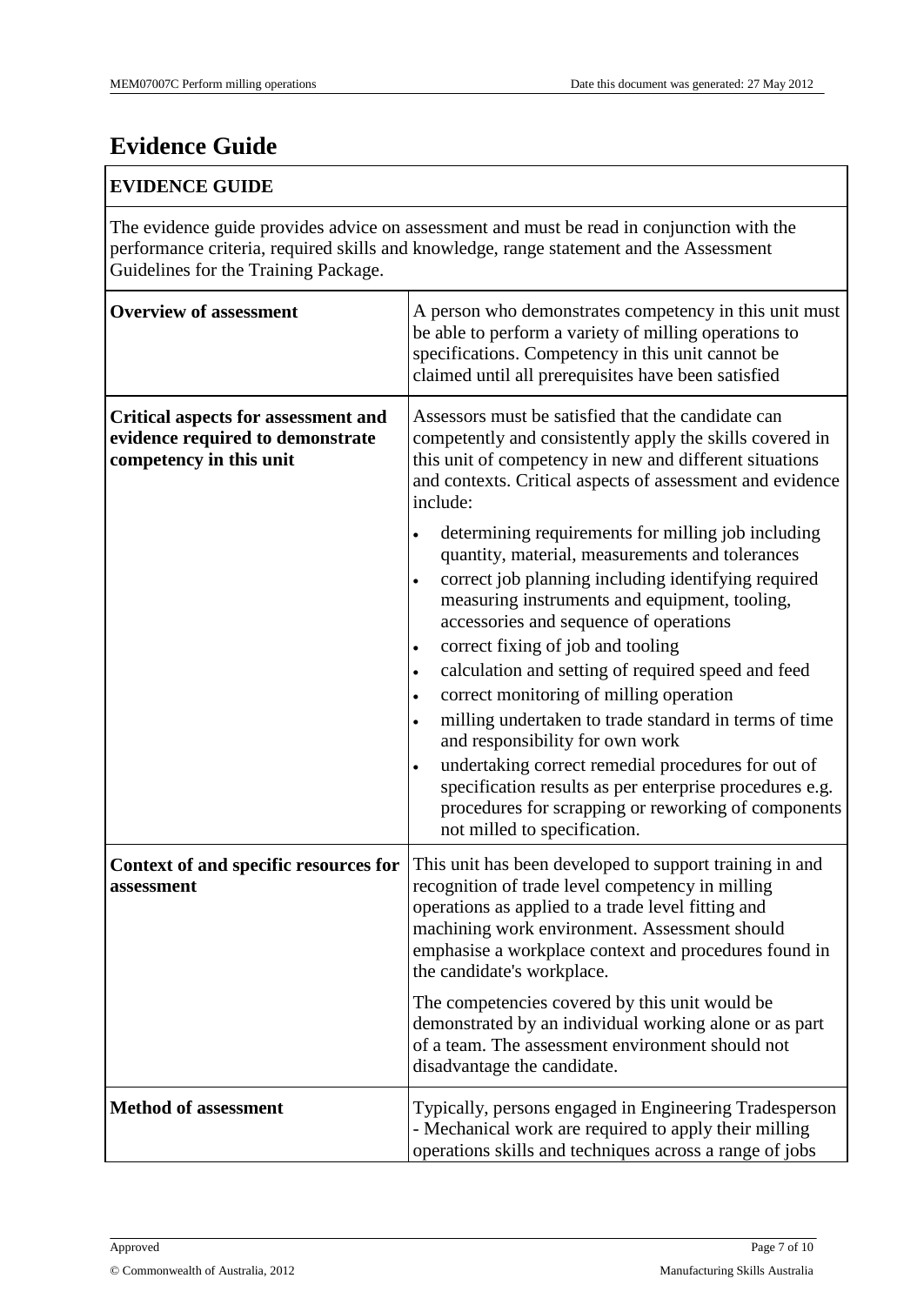$\overline{1}$ 

| <b>EVIDENCE GUIDE</b>                         |                                                                                                                                                                                                                                                                                                                                                                                                                             |
|-----------------------------------------------|-----------------------------------------------------------------------------------------------------------------------------------------------------------------------------------------------------------------------------------------------------------------------------------------------------------------------------------------------------------------------------------------------------------------------------|
|                                               | and specifications.                                                                                                                                                                                                                                                                                                                                                                                                         |
|                                               | A single assessment event is not appropriate. On the job<br>assessment should be included as part of the assessment<br>process wherever possible. Where assessment occurs off<br>the job, judgement must consider evidence of the<br>candidate's performance in a productive work<br>environment that includes a sufficient range of<br>appropriate tasks and materials to cover the scope of<br>application for this unit. |
|                                               | Assessors should gather a range of evidence that is valid,<br>sufficient, current and authentic. Evidence can be<br>gathered through a variety of ways including direct<br>observation, supervisor's reports, project work, samples<br>and questioning. Questioning techniques should not<br>require language, literacy and numeracy skills beyond<br>those required in this unit of competency.                            |
|                                               | The candidate must have access to all tools, equipment,<br>materials and documentation required. The candidate<br>must be permitted to refer to any relevant workplace<br>procedures, product and manufacturing specifications,<br>codes, standards, manuals and reference materials.                                                                                                                                       |
| <b>Guidance information for</b><br>assessment | This unit could be assessed in conjunction with any other<br>units addressing the safety, quality, communication,<br>materials handling, recording and reporting associated<br>with milling operations or other units requiring the<br>exercise of the skills and knowledge covered by this unit.                                                                                                                           |
|                                               | Assessors must be satisfied that the candidate can<br>competently and consistently perform all elements of the<br>unit as specified by the criteria, including required<br>knowledge, and be capable of applying the competency<br>in new and different situations and contexts.                                                                                                                                            |

### **Range Statement**

#### **RANGE STATEMENT**

The range statement relates to the unit of competency as a whole. It allows for different work environments and situations that may affect performance. Bold italicised wording, if used in the performance criteria, is detailed below. Essential operating conditions that may be present with training and assessment (depending on the work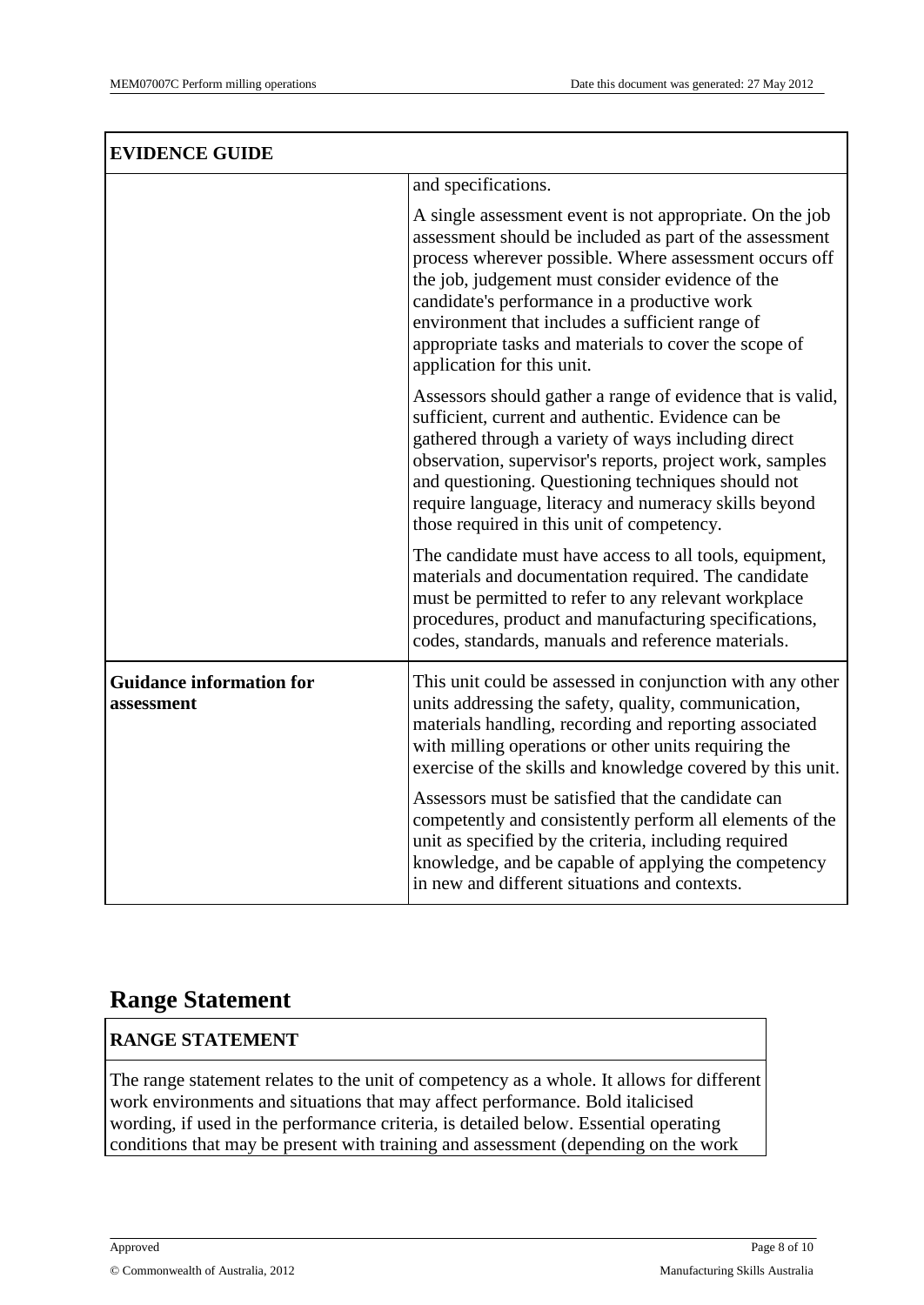| <b>RANGE STATEMENT</b>                                                                                                           |                                                                                                                                                                  |  |
|----------------------------------------------------------------------------------------------------------------------------------|------------------------------------------------------------------------------------------------------------------------------------------------------------------|--|
| situation, needs of the candidate, accessibility of the item, and local industry and<br>regional contexts) may also be included. |                                                                                                                                                                  |  |
| <b>Drawings</b>                                                                                                                  | Drawings include engineering drawings to AS<br>1100/1102                                                                                                         |  |
| <b>Tooling</b>                                                                                                                   | Tooling includes:<br>slab<br>$\bullet$<br>gang<br>end<br>$\bullet$<br>shell<br>slot<br>form<br>slitting cutters                                                  |  |
| <b>Instruments</b>                                                                                                               | Instruments may include:<br>manual and digital micrometers<br>$\bullet$<br>vernier calipers<br>$\bullet$<br>dial indicators<br>$\bullet$<br>scribing blocks<br>٠ |  |
| <b>Cutting parameters</b>                                                                                                        | Cutting parameters may include setting up<br>machine, feed and speed calculations                                                                                |  |
| <b>Accessories</b>                                                                                                               | Accessories may include dividing heads and<br>rotary tables                                                                                                      |  |

# **Unit Sector(s)**

| <b>Unit sector</b> |  |
|--------------------|--|

# **Co-requisite units**

| Co-requisite units |  |  |
|--------------------|--|--|
|                    |  |  |
|                    |  |  |